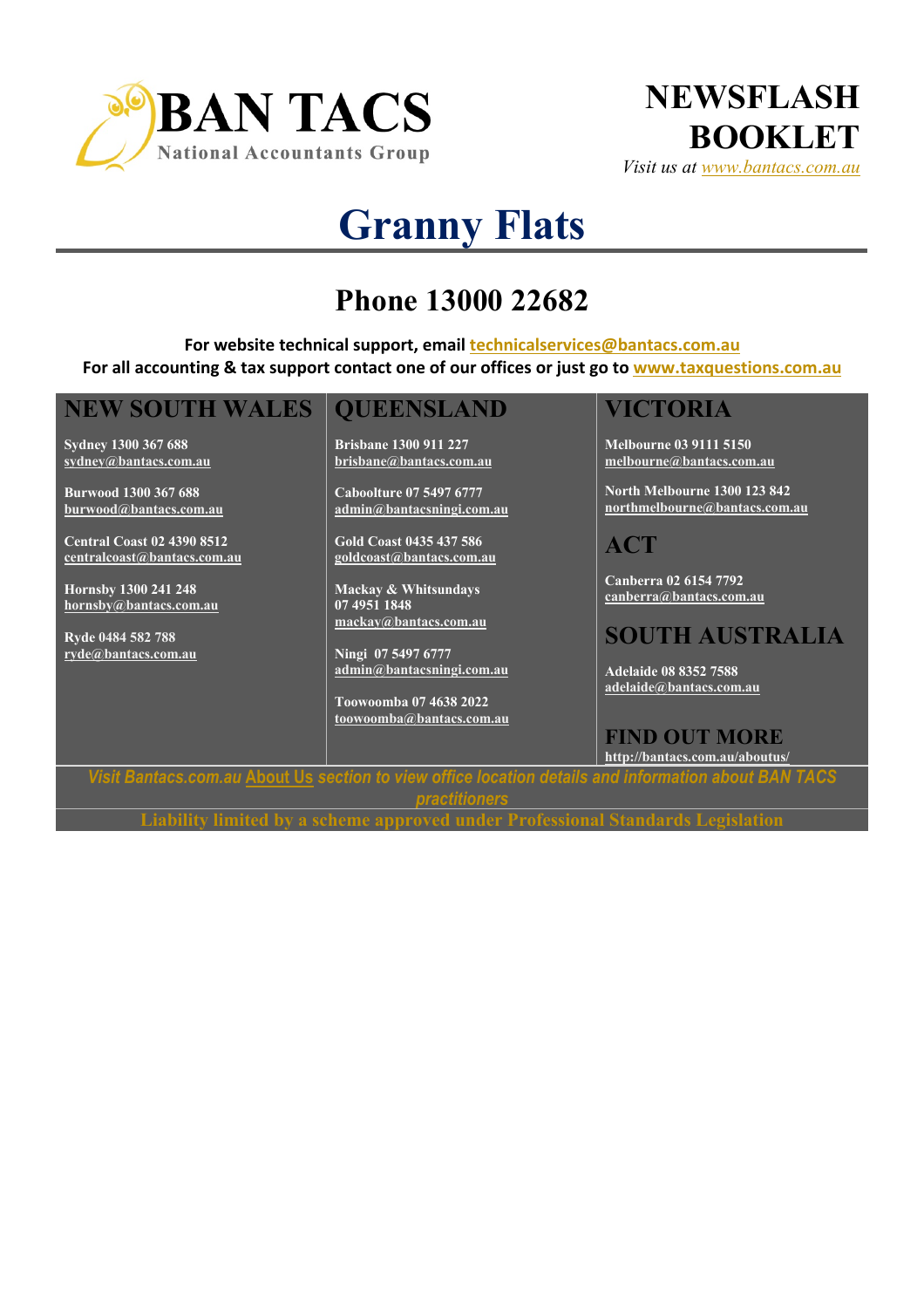

#### **Granny Flat Tax Issues**

Important points to discuss with your Accountant before you build a Granny Flat in your back yard.

- 1) If you are building the Granny Flat to rent out and it is in the back yard of your home then this is very similar to renting out rooms in your house which is covered by ATO ruling IT 2167 https://www.ato.gov.au/law/view/document?DocID=ITR/IT2167/NAT/ATO/00001 . If up until that point in time it has only been used as your home then section 118-192 ITAA 1997 will reset your cost base to market value at the date it first earns income. From that point onwards only the portion of the property that you use as your home will be protected from CGT by your main residence exemption.
- 2) If you are building the Granny Flat to house a family member then as long as both households interact frequently and it is not earning income both units could be considered one dwelling for capital gains tax purposes and both buildings will be covered by the main residence exemption. Reference TD 1999/69 https://www.ato.gov.au/law/view/document?locid=txd/td199969/nat/ato
- 3) Centrelink permits pensioners to sell their home and pay money to their child for a right to occupy part of the child's home, without triggering the gifting provisions. They also strongly recommend that a legal right to occupy is put in place to protect against elder abuse. Careful here, if this legal right is not done properly it will trigger a CGT event for the child on the full amount, no 50% CGT discount and no main residence exemption. The full amount is the market value of the equivalent rent over the parent's life expectancy even if no money changes hands.

From 1<sup>st</sup> July 2021 the government has introduced an exception from this CGT rip off but there are a few catches to trap the unwary such as it can only apply if the parent has reached age pension age, the property must be owned by an individual (not a SMSF, company or trust) and they must not pay rent. If you can't meet these conditions it maybe more practical for the parent to actually buy part of the property so the transaction can be covered by the main residence exemption. There is much more information about providing a granny flat for your parent in this blog https://bantacs.com.au/Jblog/granny-flat-rights/#more-262